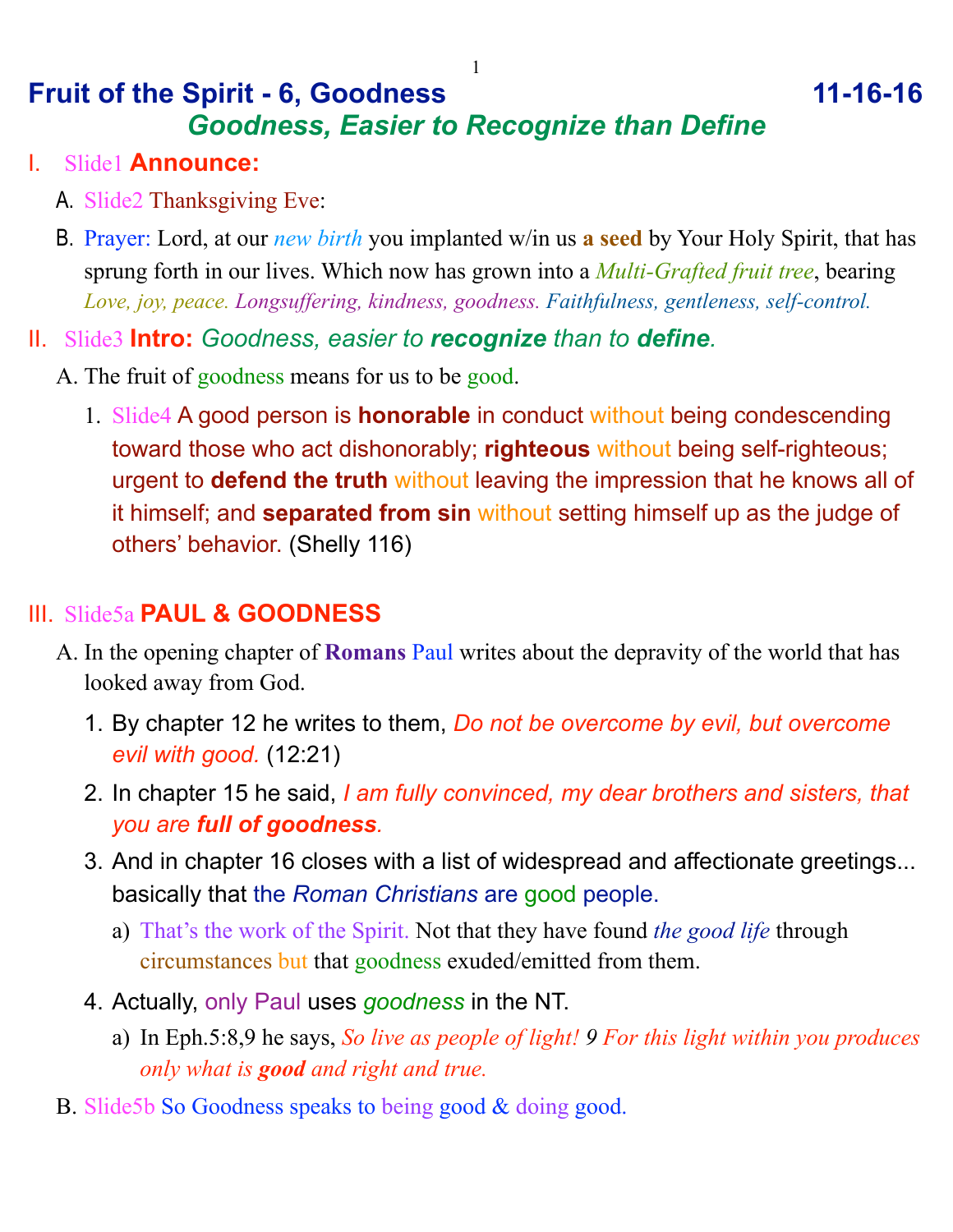$\mathcal{D}$ 

- 1. Being: You can't be good, be filled with goodness until you are a follower of Jesus. Goodness is a *result* of salvation rather than the source of it.
- 2. Doing: Gal.6:10 *Therefore, as we have opportunity, let us do good to all people, especially to those who belong to the family of believers.*
	- a) John Wesley famously said, *Do all the good you can. By all the means you can.*  In all the ways you can. In all the places you can. At all the times you can. *To all the people you can. As long as ever you can.*
	- b) The Spirit of God in us causes us to *do good things*, to *act with goodness*. Thus, we are becoming ever more like Jesus.
	- c) Goodness is when the Holy Spirit is taking the *old* and making it *new*. The actions follow, as a reflection of the heart.

### IV. Slide6 **GOD & GOODNESS**

- A. Before we can talk about us bearing the fruit of *goodness* we must define it. To define it we start with **God** & **His** goodness.
- B. The goodness of God means that God is the final standard of good, and that all that God **is** and **does** is worthy of approval.
	- 1. God *is* good. God *does* good. God is the *source* of all good.
- C. Slide7a GOD *IS* GOOD. Psalm 34:8 *Taste and see that the Lord is good.*
	- 1. Lk.18:19 *Why do you call Me good? No one is good but One, that is, God. Backstory...*
- D. In Mark 10:17-22 we have the story of the rich young ruler. It comes right after Jesus blesses a little child...it was a perfect **contrast.** From a *helpless dependent child*…to an *affluent, powerful, self-made young man*.
	- 1. He was a man that had what most people **want out of life**, but not the one thing that **really matters**.
		- a) This man was looking for **a bargain**…*the best of both worlds*.
	- 2. But at **Golgotha**/Calvary there is no bargaining, just **Jesus** giving His all. www
	- 3. He was **a good man**, he was **an achiever**...but he had **a need**. He sensed something was still spiritually missing.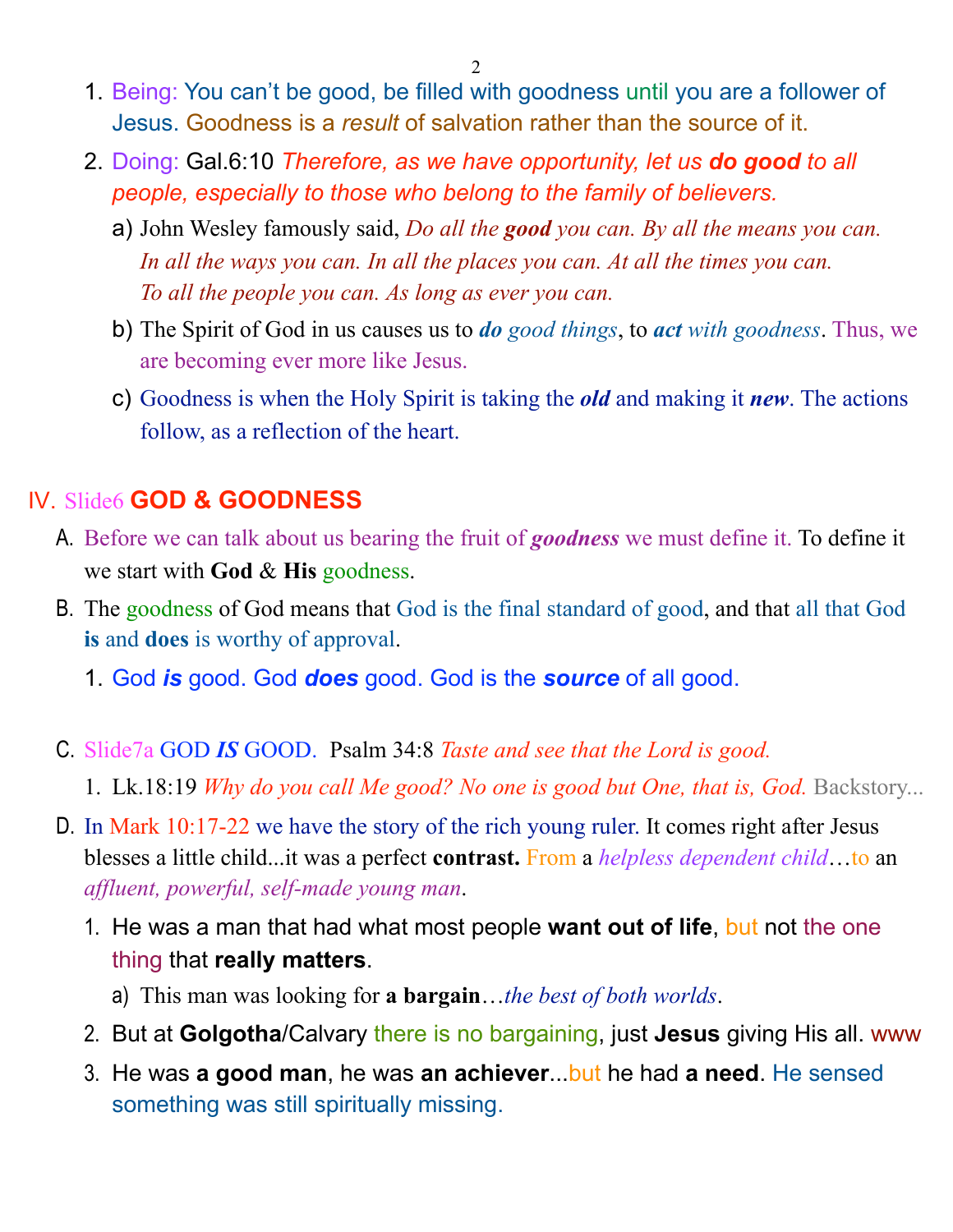- a) He thought he was just 1 payment away from heaven.
- E. The Good Question (17)
- F. Look how he came: running (earnest)  $\&$  kneeling (respectful).
- G. From his point of view he certainly had the **ability** & **will** to do whatever was asked of him…*he always did.*
	- 1. His **greatest mistake** then, that is still made by millions today, thinking that... a person could **earn acceptance** with God.
- H. The Gripping Answer (18-21)
- I. Jesus seeks to *cool his self-made jets* w/o *killing his engine*.
	- 1. Jesus is seeking to awaken him spiritually.
		- a) Why do you call me good? Calling Him **good** was calling him **God**, yet he didn't believe He was God. [That's as odd as someone *taking communion* w/o a relationship with Jesus]
	- 2. Jesus wasn't denying He was God; rather, He was **affirming** it.
- J. So, God *is* good. But He also...*does* good...
- K. Slide7b GOD *DOES* GOOD.
- L. Although we might discuss God's goodness in some abstract philosophical sense, in Scripture his goodness appears most clearly in His dealings with people.
	- 1. He is not only good in general, but he is good to us.
	- 2. Ps.119:68 *You are good, and do good.*
	- 3. His Creation Gen.1:31 *Then God saw everything that He had made, and indeed it was very good.*
	- 4. His Children Ps.84:11 *No good thing will He withhold From those who walk uprightly.* 
		- a) We might discuss God's goodness in some abstract philosophical sense, but in Scripture His goodness appears most clearly in his *dealings with people*.
		- b) He is not only good *in general*, but He is good to **us***.*

#### M. Slide7c GOD IS THE *SOURCE* OF ALL GOOD.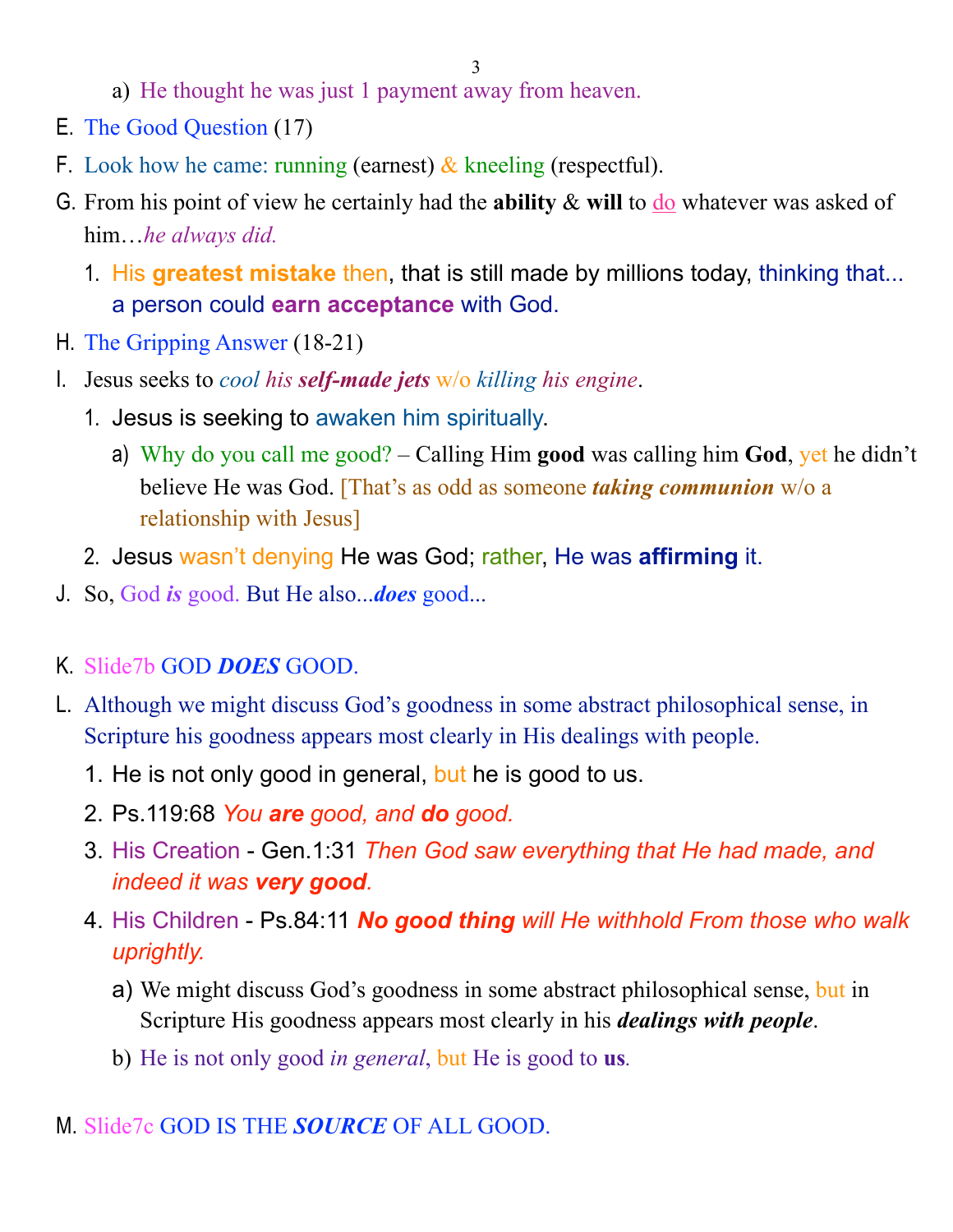- 1. James 1:17 nlt *Whatever is good and perfect is a gift coming down to us from God our Father, who created all the lights in the heavens.* [also see Ps.106, 107]
- 2. God does only good things for His children.

## V. Slide8 **THE BELIEVER & GOODNESS**

- A. Slide9 I read Wikihow.com 11 steps on *How to be good*. #1 *Define what good means to you.*
- B. No, God is the ultimate standard of good. What is *good*? *Good* is what God approves. There is no higher standard of goodness.
	- 1. We **approve** what God approves and **delight** in things in which he delights.
	- 2. Human goodness is modeled on divine goodness (Matt. 5:48 *be perfect...*).
	- 3. For human beings goodness involves *right behavior, expresses itself in kindness and other praiseworthy qualities, includes avoiding evil, and springs from the inner person.*
- C. A note about God's attributes. They are not merely attributed to Him, but qualities inseparable from His very being. These attributes fall into 2 Categories: Unshared & Shared.
	- 1. Slide10 Unshared (only belong to Him)
		- a) Omnipresence. Omniscience. Omnipotence. Immutability. Eternality. Sovereignty.
	- 2. Shared (found in people in a limited way)
		- a) Spirit. Holiness. Love. Goodness. Truth. Justice. Righteousness.
- D. So, goodness is a communicable attribute, we should ourselves *do good* (that is, we should *do what God approves*) and thereby imitate the goodness of our heavenly Father.
	- 1. Paul writes, *So then, as we have opportunity, let us do good to all men, and especially to those who are of the household of faith.* Gal. 6:10
	- 2. God's goodness is closely related to several other characteristics of his nature, among them *mercy, patience, and grace*.
		- a) Slide11 God's mercy is His goodness toward those in distress.
		- b) God's grace is His goodness toward those who deserve only punishment.
		- c) God's patience is His goodness toward those who continue to sin over a period of time.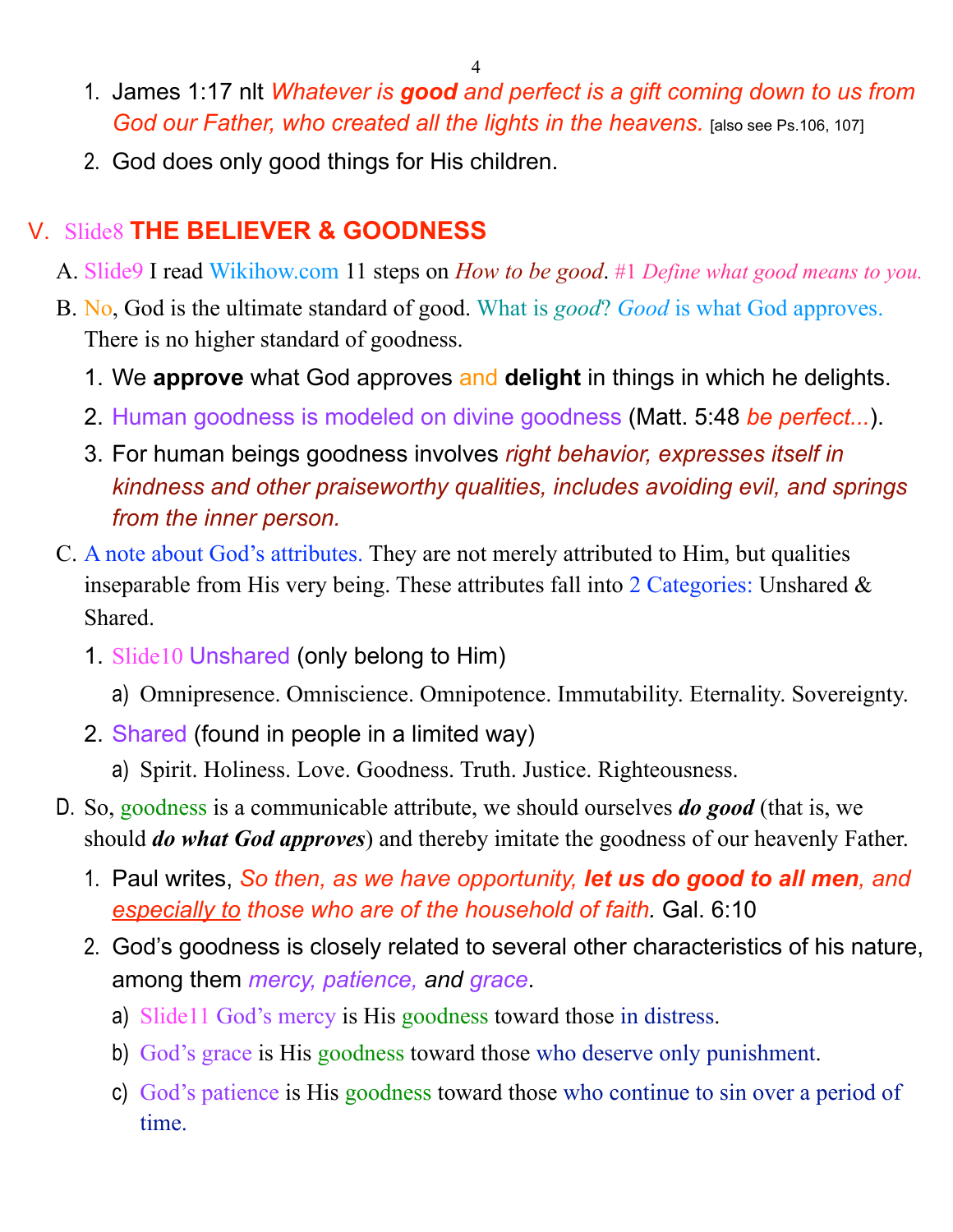- E. Human goodness is modeled then on divine goodness (Mt.5:48 *Therefore you shall be perfect, just as your Father in heaven is perfect*).
	- 1. For human beings goodness involves right behavior.
	- 2. It expresses itself in kindness and other praiseworthy qualities.
	- 3. It includes avoiding evil, and springs from the inner person.
- F. It is nearly impossible to think about *goodness* in the abstract.
	- 1. In Scripture goodness always involves particular ways of behaving.
	- 2. When people are good they behave *decently* toward each other, based on God's goodness to them. Moses' invitation to Hobab expresses this emphasis: *Come with us and we will treat you well, for the Lord has promised good things to Israel.* Num.10:29
	- 3. The general biblical words for good/goodness include this idea of rt behavior.
	- 4. Goodness involves not only right behavior but also avoiding its opposite, evil.
		- a) The choice between good and evil has lain before people since the garden of Eden.
		- b) Slide12 Amos 5:14,15 *Do what is good and run from evil so that you may live! Then the Lord God of Heaven's Armies will be your helper, just as you have claimed. Hate evil and love what is good; turn your courts into true halls of justice.*
	- 5. For the Christian, as the faithful Israelite in the OT, goodness has never been a matter of *outward behavior* alone; it comes from **within**.
		- a) An **evil person** is evil within. In the same way **a good person's** good behavior shows a good heart (Matt. 12:33 *A tree is identified by its fruit. If a tree is good, its fruit will be good. If a tree is bad, its fruit will be bad*).
	- 6. In the OT **God's goodness** to His people and **their goodness** in response is based on the covenant between them.
		- a) God's appeal to his people to return to the covenant relationship finds expression in a call to simple goodness (Mic.6:8 *He has shown you, O man, what is good; And what does the Lord require of you. But to do justly, To love mercy, And to walk humbly with your God?*
	- 7. In the NT goodness is *a fruit of the Spirit* (Gal.5:22), while *moral excellence* is one of the steps on the ladder of virtue (2 Pet.1:5).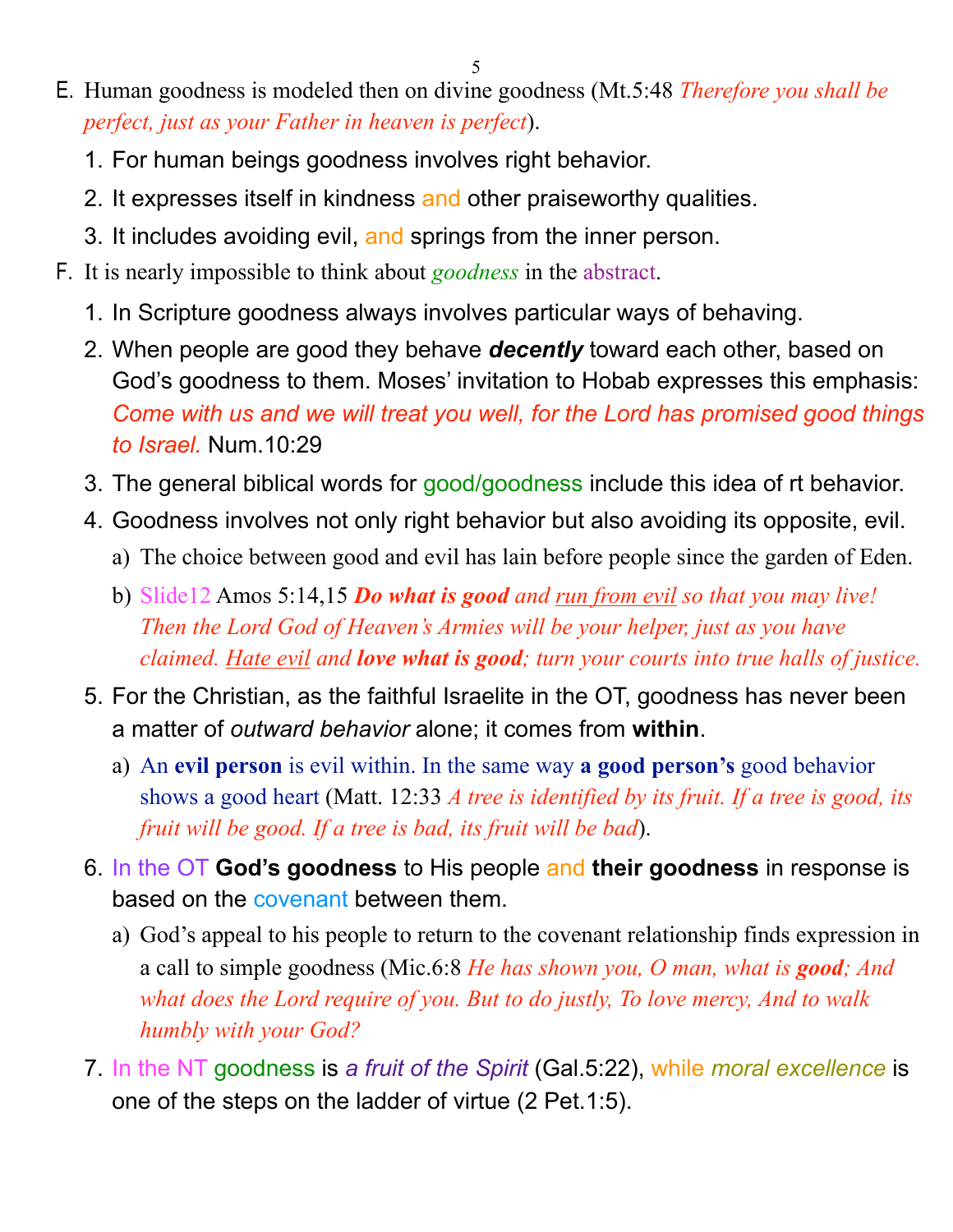### VI. Slide13 **DAVID & GOODNESS**

- A. Surely *goodness* and mercy shall follow me all the days of my life. Ps.23:6
- B. 1st He seals this promise with a surely…a verily.
	- 1. One day you'll look back & see it was all goodness & mercy…even the valley experiences.
	- 2. Spurgeon called them, *Twin Guardian angels always at my back & my beck.*
	- 3. H.A.Ironside use to say, that goodness & mercy are the 2 sheepdogs that help keep the sheep where they belong.
- C. All the days *The average person is being crucified between 2 thieves The regrets of yesterday & the worries of tomorrow.*
- D. All the days The **black** days as well as the **bright** days, the days of **fasting** as well as the days of **feasting**.
- E. Goodness supplies our needs...Mercy blots out our sins.
- F. Life is full of changes: Tender grass, to restful waters, to right paths, to dark valleys, to fears, to comforts, to exaltations, to plenty, to eternity.
	- 1. Though the world throws everything at us for our *destruction*, God gives us access to everything *good* for life. (Dt 30:19 *choose life*)
- G. Slide14 There's an old account of **a sculptor** carving an angel from a big block of stone. He was asked how he did it so perfectly. He answered "I simply chop off anything that isn't part of the angel".
	- 1. The character of God is within us. The fruit of the Spirit is that character. Goodness, along with all the other aspects, is within us. It's simply a case of removing what isn't part of *the fruit of the Spirit* and *"letting the angel out"!*
	- 2. Illustrations of living the good life:
		- a) Dorcas was Always doing good (Acts 9:36)
		- b) Barnabas was *a good man, full of the Holy Spirit* (Acts 11:24). Who...sold land to help others (Acts 4:36,37). Who ministered to Paul (Acts 9:26-29). Who went to work with Gentile church in Antioch of Syria (Acts 11:22-26). Who worked with Paul on missionary journey (Acts 13:1-3).